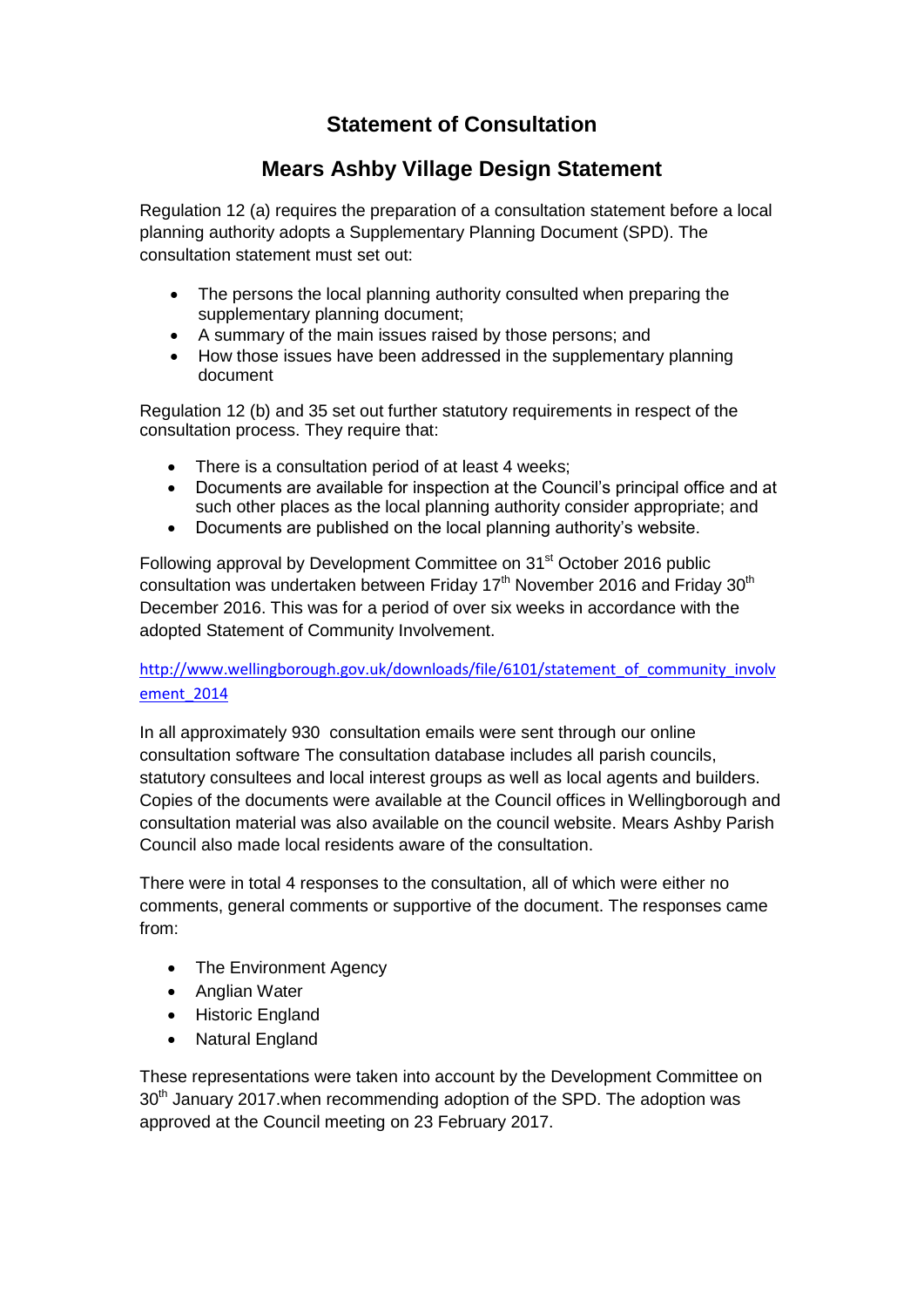### Comments received on the Village Design Statement

| Number Rep No Name |                     |                       | Organisation Date Received Comments |                                                                                                                                                                                                                                                                                                                                                                                                                                                                                                                                                                                                                                                                                                                                                                                                                                                                                                                                                                                                                                                                                                                                                                                                        | Objection/Support?    | <b>BCW Response</b> |  |
|--------------------|---------------------|-----------------------|-------------------------------------|--------------------------------------------------------------------------------------------------------------------------------------------------------------------------------------------------------------------------------------------------------------------------------------------------------------------------------------------------------------------------------------------------------------------------------------------------------------------------------------------------------------------------------------------------------------------------------------------------------------------------------------------------------------------------------------------------------------------------------------------------------------------------------------------------------------------------------------------------------------------------------------------------------------------------------------------------------------------------------------------------------------------------------------------------------------------------------------------------------------------------------------------------------------------------------------------------------|-----------------------|---------------------|--|
| 001                | Sharon<br>Nolan     | Environment<br>Agency |                                     | 24/11/2016 We are encouraged to see the reference made to Swanspool Brook (section 3.3) in the Village Design Statement (VDS)<br>and look forward to working with you on future documents to ensure that the water environment is protected and<br>where possible enhanced.                                                                                                                                                                                                                                                                                                                                                                                                                                                                                                                                                                                                                                                                                                                                                                                                                                                                                                                            | Support               |                     |  |
| 002                | Stewart<br>Patience | Anglian Water         |                                     | 21/12/2016 We note that the purpose is to identify the most important characteristics within the village and village area and<br>provide planning guidance relating to these characteristics. Anglian Water has no comments relating to this document<br>as the planning guidance falls outside our remit as a water company.                                                                                                                                                                                                                                                                                                                                                                                                                                                                                                                                                                                                                                                                                                                                                                                                                                                                          | No comment            | Noted               |  |
| 003                | Clive<br>Fletcher   | Historic<br>England   |                                     | 21/11/2016 We do not have any detailed comments to make on the plan at this time.                                                                                                                                                                                                                                                                                                                                                                                                                                                                                                                                                                                                                                                                                                                                                                                                                                                                                                                                                                                                                                                                                                                      | No comment            | Noted               |  |
| 004                | Jacqui Salt Natural | England               |                                     | 18/11/2016 Landscape: To preserve the wider landscape character of the area, Town or Village Design Statement should recognise<br>and give appropriate consideration to the impact of the design statement on protected landscapes such as National<br>parls on AONB if the town or villgae is adjacent to one. Landscape Character Assessments (LCA) provide a context for<br>looking at possible changes and for seeking to ensure that the countryside character is protected and enhanced. Local<br>area LCAs and those for protected landscapes (where applicable), should be cross-referenced as they are a useful tool<br>to ensure that the Village Design Statement makes a positive contribution in terms of design, form and location, to the<br>character and functions of the landscape, and avoids any unacceptable impacts. Following the principles of LCA at a<br>local scale helps to capture the significant features, style and patterns of settlement and setting within the landscape<br>and key views in and around the village. National Park and AONB Management Plans can also provide useful<br>information for design statements within or adjoining protected landscapes. | Non specific comments | Noted               |  |
| 004                | Jacqui Salt Natural | England               |                                     | 18/11/2016 Green Infratsructure and Sustainable Design: Green infrastructure is a term used to refer to the living network of<br>green spaces, water and other environmental features in both urban and rural areas. Green Infrastructure is relevant in<br>a rural context, where it might additionally refer to the use of farmland, woodland, wetlands or other natural features<br>to provide services such as flood protection, carbon storage or water purification. Green infrastructure maintains<br>critical ecological links between town and country. The Design Statement could usefully promote high quality and<br>multifunctional green infrastructure. Natural England's Green Infrastructure Guidance provides an introduction to<br>delivering green infrastructure at the micro and neighbourhood scale through features such as street trees, green<br>facades and green roofs, where consistent with the local character. These features can be extremely important in<br>increasing ecological connectivity between green spaces, particularly when footpaths and green corridors are not<br>feasible.                                                                           | Non specific comments | Noted               |  |
| 004                | Jacqui Salt Natural | England               |                                     | 18/11/2016 Biodiversity: The design statement should have recognised and referenced designated wildlife sites and other<br>biodiversity assets in the immediate area, such as protected species, ecological networks, habitats and green spaces.<br>Design guidelines should respect, and where possible, enhance the town or village's local and neighbouring biodiversity<br>resources. The Town and Country Planning Association has produced a practical and design orientated Biodiversity by<br>Design guide to achieving high levels of biodiversity in developments, which may be of use. When preparing the Design<br>Statement, your local Wildlife Trust and local environmental record centre should have been consulted, and local and<br>national Biodiversity Action Plans should be referenced where relevant.                                                                                                                                                                                                                                                                                                                                                                         | Non specific comments | Noted               |  |